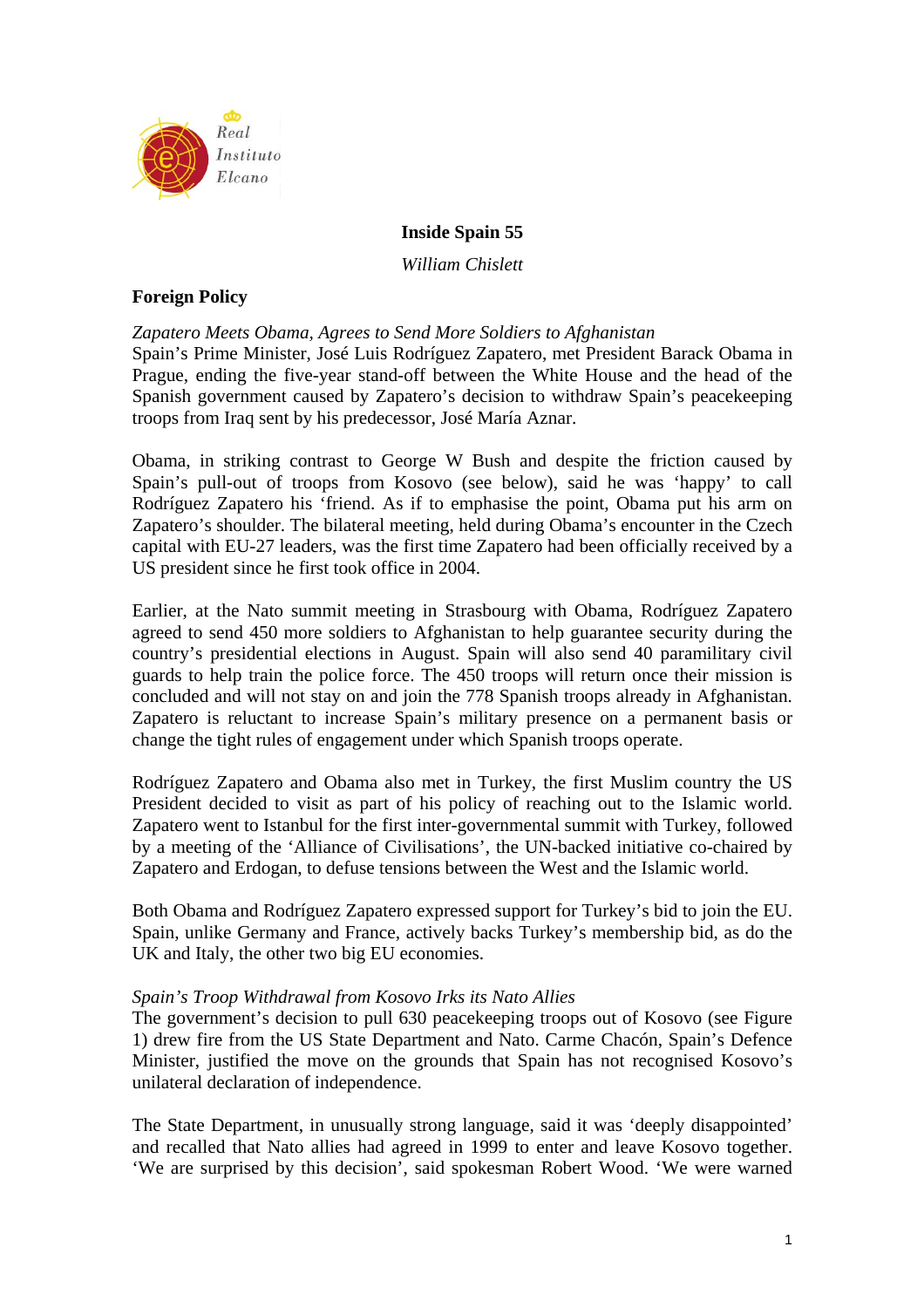just before it was announced publicly'. Jaap de Hoop Scheffer, the outgoing Nato Secretary-General, expressed his dismay at a meeting with Nato ambassadors.

| Figure 1. Spanish Peacekeeping Troops Abroad (1) |               |                                 |  |  |
|--------------------------------------------------|---------------|---------------------------------|--|--|
|                                                  | <b>Number</b> | <b>Starting year of mission</b> |  |  |
| Lebanon                                          | 1.100         | 2006                            |  |  |
| Afghanistan                                      | 778           | 2002                            |  |  |
| <b>Kosovo</b>                                    | 623           | 1999                            |  |  |
| <b>Waters of Somalia</b>                         | 395           | 2009                            |  |  |
| Bosnia and Herzegovina                           | 341           | 2004                            |  |  |
| Chad                                             | 84            | 2008                            |  |  |
| Democratic Republic of Congo                     | 3             | 2001                            |  |  |
| Total                                            | 3,324         |                                 |  |  |
| (4) Otant of mission in boardcate                |               |                                 |  |  |

(1) Start of mission in brackets. Source: Defence Ministry.

Kosovo's independence, declared in February 2008, is recognised by 56 out of 192 UN members and by 22 of the 27 EU countries. The Socialist government's position on Kosovo, shared by the conservative Popular Party, was well known and reflected, to some extent, its concern not to fan separatism in the Basque Country and in Catalonia. The government also questions the legality of the move.

Chacón said the troops would leave by August and in 'perfect coordination' with Nato.

US Vice President Joseph Biden met Prime Minister José Luis Rodríguez Zapatero in Chile and said that despite the disagreement over Kosovo and the way in which the move was communicated Spain remained a solid ally.

All political parties in parliament –to the left and right of the Socialists and nationalist parties– criticised the government for the way in which it handled the Kosovo decision.

The Kosovo withdrawal will be the second pull-out of troops by Rodríguez Zapatero. In 2004, when first elected, he outraged the then President George W. Bush by fulfilling a campaign promise and bringing Spain's peacekeeping troops home from Iraq.

# **Domestic Scene**

*Rodríguez Zapatero Changes Cabinet in 'New Push' to Combat Recession* 

The Prime Minister, José Luis Rodríguez Zapatero, replaced six of his 17 ministers including Pedro Solbes (66), his highly experienced Finance Minister and a former European Commissioner, who had made no secret of his desire to quit politics.

Elena Salgado (59), the former Public Administration Minister, moved to the Finance portfolio and, like Solbes, is also the second Deputy Prime Minister. She is the first woman in Spain to be Finance Minister. She was Health Minister in Rodríguez Zapatero's first government and held positions in earlier Socialist governments between 1983 and 1996. Her two most pressing problems are a rapidly rising unemployment rate –at 15.5% in March, by far the highest in the euro zone– and an exhausted economic model, heavily dependent on construction and tourism, that needs to be changed.

Solbes questioned the wisdom of Rodríguez Zapatero's costly fiscal stimulus plans, which have had little impact so far, and saw no leeway for further expenditure. Spain's fiscal stimulus plan represents 4.5% of GDP, proportionately much higher than France and Germany (see Figure 2).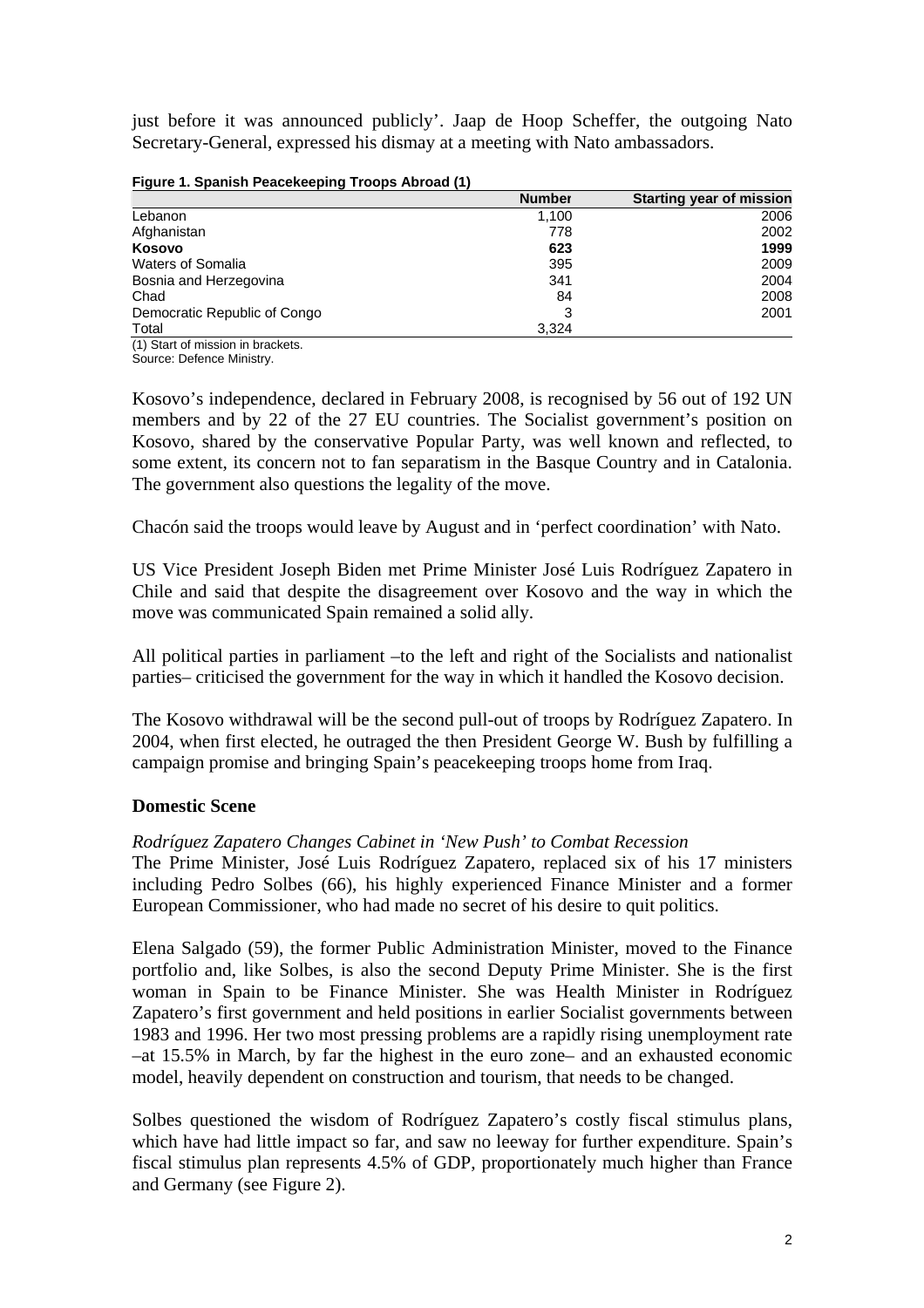| <b>Figure 2. Total Size of Stimulus</b> |                  |               |                   |  |  |
|-----------------------------------------|------------------|---------------|-------------------|--|--|
|                                         | Amount (US\$ bn) | % of 2008 GDP | Tax cut share (%) |  |  |
| France                                  | 20.5             | 0.7           | 6.5               |  |  |
| Germany                                 | 130.4            | 3.4           | 68.0              |  |  |
| Italy                                   | 7.0              | 0.3           | 0.0               |  |  |
| Spain                                   | 75.3             | 4.3           | 36.7              |  |  |
| UK                                      | 40.8             | 1.5           | 73.0              |  |  |

Source: Eswar Prasad & Isaac Sorkin, 'Assessing the G20 Stimulus Plans', Brookings, March 2009.

Manuel Chaves, the former Premier of the Socialist regional government of Andalusia for the last 19 years and President of the Socialist Party, replaced Mrs Salgado in the renamed Ministry for Territorial Co-operation and was made third Deputy Prime Minister. His main task will be to negotiate the fractious issue of the new financing arrangement for Spain's 17 autonomous regions, a significant number of which are run by the conservative Popular Party (PP).

José Blanco, Deputy Secretary-General of the Socialist Party, replaced Magdalena Álvarez as Public Works Minister. His appointment meant that the top three positions in the Socialist party (Rodríguez Zapatero is Secretary-General) were, for the first time, in government, giving the cabinet more political weight.

Ángel Gabilondo, Rector of Madrid's Universidad Autónoma, is the new Education Minister, Trinidad Jiménez moved from being Secretary of State for Latin America to Minister of Health and Social Affairs, and the film director Ángeles González-Sinde is the new Culture Minister. Jiménez's main task is to speed up the funds that have been slow to arrive for people benefiting from the Dependency Law, passed by parliament in 2006. So far, 70% of the 893,712 requests to benefit from the law have been approved, but no figures have yet been released on how many are actually receiving aid.

Gabilondo takes over an education system that is in crisis, particularly secondary education (see story below). He also has to adapt Spain's universities to the Bologna process, which will create a European higher education area by making academic degree standards and quality assurance standards more comparable and compatible. University students and teachers have protested against it.

The reshuffle was the first once since Rodríguez Zapatero was returned to office in March 2008. Only four ministers have survived the four reshuffles since Zapatero first took office in 2004.

### *Spanish and French Police Arrest Head of ETA*

Jurdan Martitegi Lizaso became the third head of the Basque terrorist group ETA to be arrested in five months when Spanish and French police forces detained him in Perpignan in south-eastern France. Martitegi became ETA's leader after the arrests of Aitzol Iriondo last December and Garikoitz Aspiazu Rubina in November. Two other people were detained with him.

Martitegi, born in 1980 (five years after the death of the dictator General Franco), was wanted by the police after he was caught on a security camera in November 2007 preparing a bomb that exploded near the Civil Guards barracks in Durango in the Basque Country. He had been on the run since then.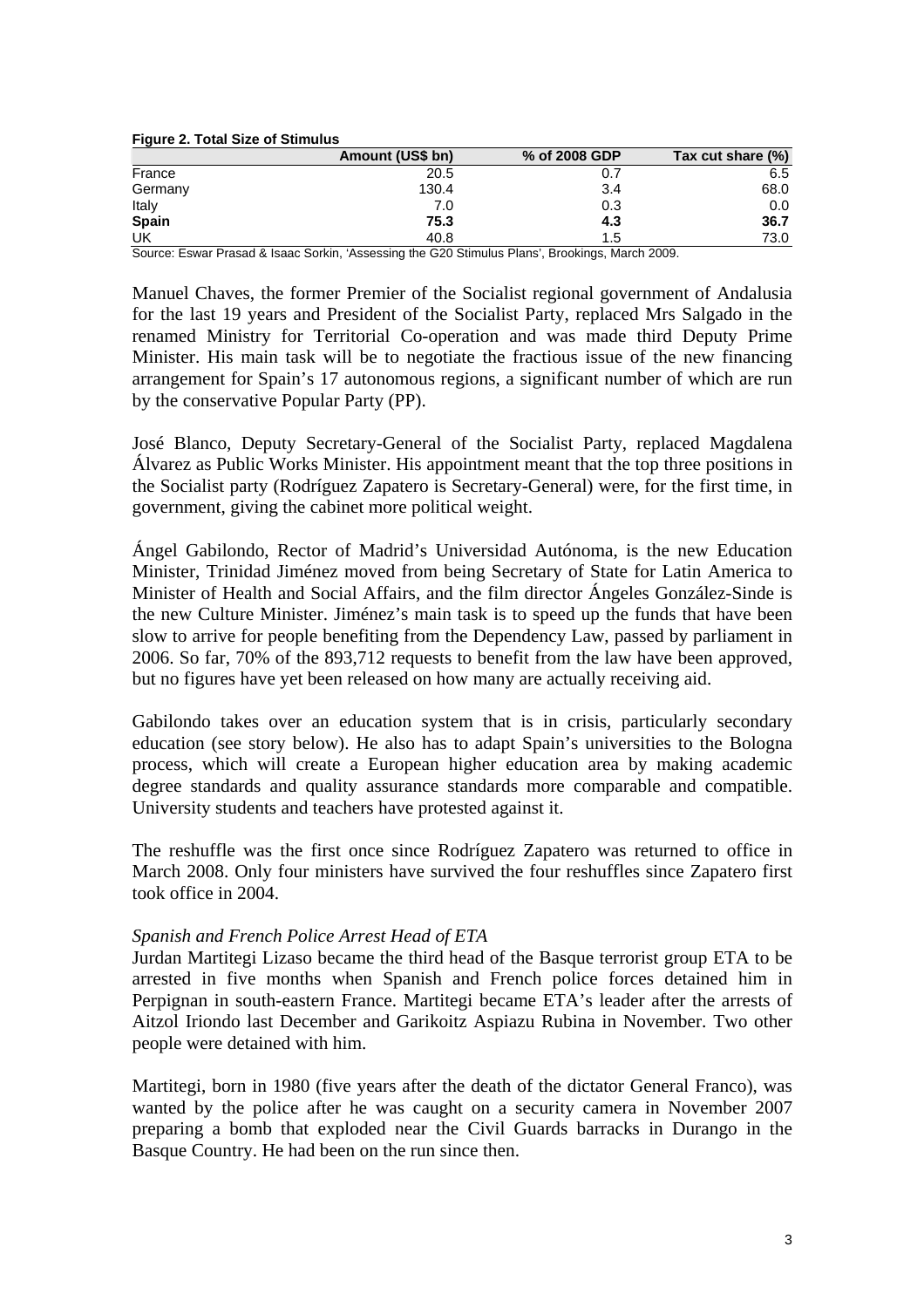Alfredo Pérez Rubalcaba, the Interior Minister, hailed the arrests and said there was no longer any possibility of dialogue with ETA to end its 40-year struggle for independence for the Basque region of northern Spain and south-western France. ETA, which has killed more than 800 people, declared a so-called 'permanent' ceasefire in March 2006 which lasted until June 2007.

The new Basque government, run by the Socialists, will take office in May and, for the first time in 29 years, will be headed by a non-nationalist party. Rubalcaba said Martitegi planned to explode a car bomb on the day the new government took office.

The Basque Nationalist Party (PNV) did not win enough seats in the region's election in March to form a government on its own. The Socialists struck a deal under which the conservative Popular Party (PP) will support it in return for the PP's Arantza Quiroga becoming President of the Basque parliament. The PNV's loss of hegemony could produce a sea change in the way the Basque region is governed and the stance to be taken against ETA.

### *Attorney General Rejects Probe into 'Torture' at Guantanamo*

Cándido Conde-Pumpido, Spain's Attorney General, rejected an attempt to bring a criminal case against six former US officials, including Alberto González, the former Attorney General, over torture allegations at Guantánamo Bay.

The Spanish judge, Baltasar Garzon had requested the Attorney General's advice on whether to investigate the officials following a complaint from human-rights lawyers who accused the officials of giving a legal justification for torture at the US detention centre.

Cándido Conde-Pumpido said the case had 'no merit' as they were not present when the alleged abuse took place and a trial would have turned Spain's National Court 'into a plaything' to be used for political ends.

Under the principle of 'universal justice', Spanish courts can prosecute people for crimes committed outside Spain. They have investigated alleged crimes in Argentina, Tibet, El Salvador and Rwanda.

# *Spain Ranked Almost Last in EU Ranking of Youth Education Attainment Level*

Only 61% of people aged between 20 and 24 in Spain have acquired at least upper secondary education compared with an EU-27 average of 78%. Apart from Germany, Spain is the only country whose level of attainment declined between 2000 and 2007 (see Figure 3). The Czech Republic was ranked first and Portugal last.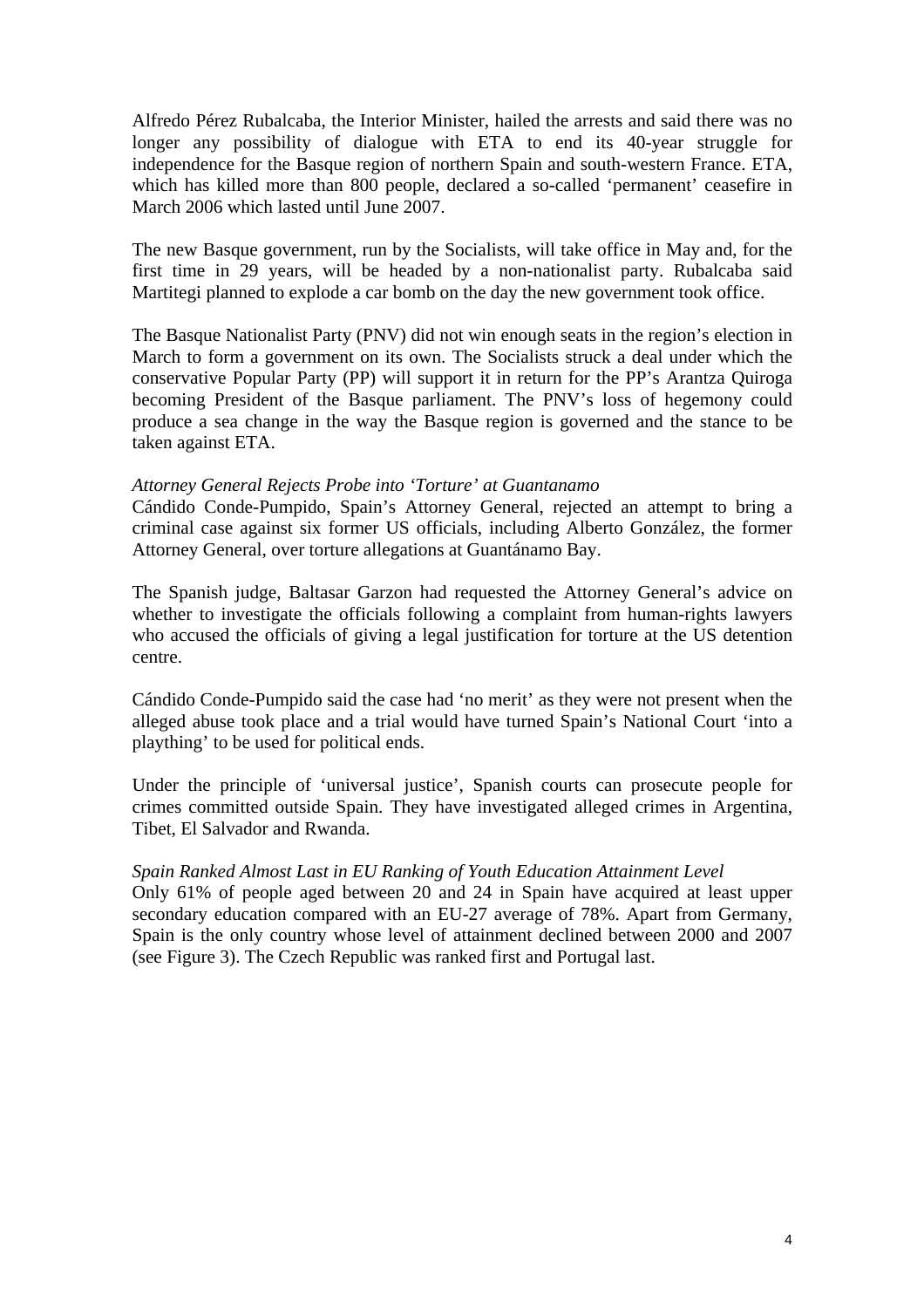|                | 2007 | 2000 |
|----------------|------|------|
| Czech Republic | 91.8 | 91.2 |
| Poland         | 91.6 | 88.8 |
| Finland        | 86.5 | 87.7 |
| France         | 82.4 | 81.6 |
| UK             | 78.1 | 76.7 |
| <b>EU-27</b>   | 78.1 | 76.6 |
| Italy          | 76.3 | 69.4 |
| Germany        | 72.5 | 74.7 |
| <b>Spain</b>   | 61.1 | 66.0 |
| Portugal       | 53.4 | 43.2 |

| Figure 3. Youth Education Attainment Level in the European Union, Selected Countries (1) |
|------------------------------------------------------------------------------------------|
|------------------------------------------------------------------------------------------|

(1) % of people aged between 20 and 24 with the equivalent of at least upper secondary education. Source: Eurostat.

Education experts said one reason for the decline in Spain's attainment level is the influx of immigrants over the past decade, most of whom are under the age of 30. But even in 2000, when foreigners' share of Spain's population was only 2.3%, compared with more than 11% today, the country's education attainment level was still the second lowest after Portugal. And whereas Portugal's level improved by 10 percentage points between 2000 and 2007, Spain's dropped by five points. All but one of the central and eastern European countries (Rumania) that joined the EU in 2004 and 2007 have education attainment levels above the EU-27 average.

As a result of the collapse of the construction sector, which generated a disproportionate and unsustainable share of GDP (around 17% at its peak and accounting for 14% of the labour force), the government wants to create a more knowledge-based economy, but the low level of educational attainment is hindering its efforts.

### *Spain has Largest Share of Women in Parliament Among the Big EU Countries*

Two-thirds of the members of Spain's parliament are women, the highest share among the large EU economies, according to the latest comparative figures from the Inter-Parliamentary Union (see Figure 4). Spain is ranked  $10<sup>th</sup>$  out of 135 countries.

| <b>Country and ranking</b> | Seats (%) | <b>Number of seats</b> |
|----------------------------|-----------|------------------------|
| 1. Rwanda                  | 56.3      | 45                     |
| 2. Sweden                  | 47.0      | 164                    |
| 3. Cuba                    | 43.2      | 265                    |
| 4. Finland                 | 41.5      | 83                     |
| 5. Netherlands             | 41.3      | 150                    |
| 10. Spain                  | 36.3      | 127                    |
| 18. Germany                | 32.2      | 197                    |
| 52. Italy                  | 21.3      | 134                    |
| 60. UK                     | 19.5      | 126                    |
| 66. France                 | 18.2      | 105                    |
| World average              | 18.5      |                        |

|  | Figure 4. Women in Parliament (seats held as % of total) (1) |  |  |
|--|--------------------------------------------------------------|--|--|
|  |                                                              |  |  |

(1) Lower or single house.

Source: Inter-Parliamentary Union. Based on figures provided by national parliaments at 28 February 2009.

### **The Economy**

### *Bank of Spain Forecasts Much Deeper Recession than the Government*

The Bank of Spain predicted the economy would shrink by 3% this year, almost double the government's 1.6% forecast made in January, and the unemployment rate would exceed 19% in 2010, more than twice the average predicted for the euro zone in the latest assessment by the Organisation for Economic Cooperation and Development (OECD).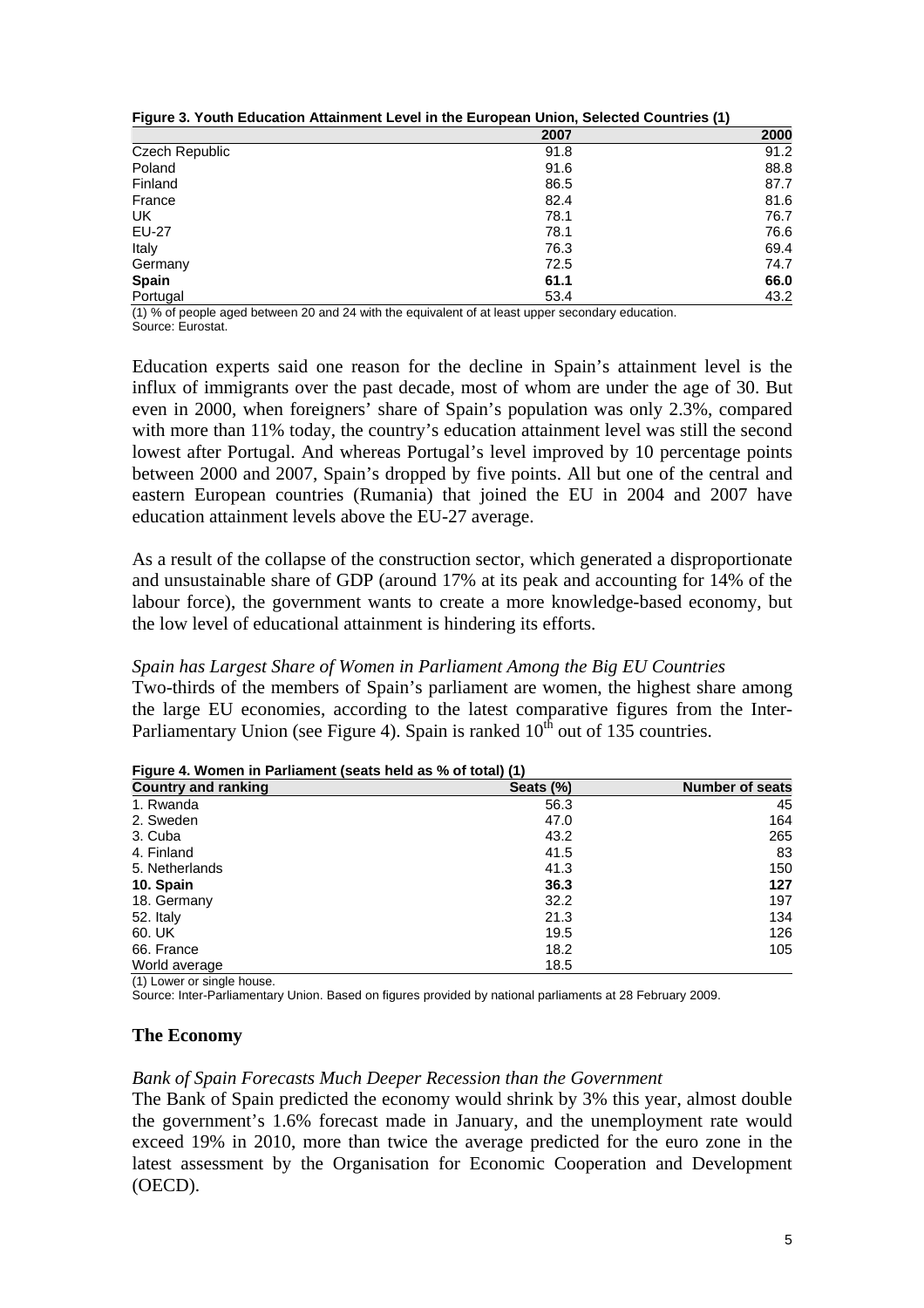'The Spanish economy is immersed in a period of deep contraction, where the unemployment rate, unless measures are taken, will rise to a very worrying level', said Miguel Ángel Fernández Ordóñez, the Bank of Spain's Governor. Fernández Ordóñez called for labour market reforms and warned of a looming crisis in the social security system as the surplus was rapidly disappearing. He called for the legal age of retirement to be raised and disincentives for early retirement. His remarks drew fire from the government, which denied the pensions system was in trouble.

The Bank said the general government budget deficit would rise to 8.3% of GDP this year (3.8% in 2008) and 8.7% in 2010, compared with the government's forecasts of 5.8% and 4.8%, respectively. The sharper deterioration is due, on the one hand, to higher spending on unemployment benefits and labour-intensive public works programmes and, on the other, to the fall in tax receipts. Public debt would increase from 38.5% of GDP in 2008 to close to 50% this year and around 60% in 2010.

The registered jobless rate continued to rise inexorably and for the first time in 16 years in March, traditionally a good month for employment. The total number of unemployed reached 3.6 million, 123,543 more than in February. Close to one million of the 3.6 million are not receiving unemployment benefits, either because people did not qualify for them or they no longer do so. The one glimmer of hope was that the rise in the number of unemployed in March was the lowest in six months. Nevertheless, it is widely assumed that there will be 4 million jobless by the end of the year.

Seopan, the association that represents the slumped construction sector, urged the government to increase spending on public works by  $\bigoplus$  1 billion over the next two years.

### *Spain Records First Negative Inflation in Euro Zone*

The annual inflation rate fell to -0.1% in March, making Spain the first euro zone member to suffer negative consumer prices during the global crisis, according to the National Statistics Office. This was the first ever decline in Spain's annual inflation since records began in 1961.

The outgoing Finance Minister Pedro Solbes ruled out the risk of deflation which leads consumers and companies to hold back on spending as they wait for even cheaper prices. He said the main factor behind the fall was much lower oil prices. Spain is heavily dependent on imported energy. The Bank of Spain said the average inflation rate this year would be 0.2%, down from 3.8% in 2008.

In just six months Spain has moved from fears of stagflation to the possibility of deflation (see Figure 5).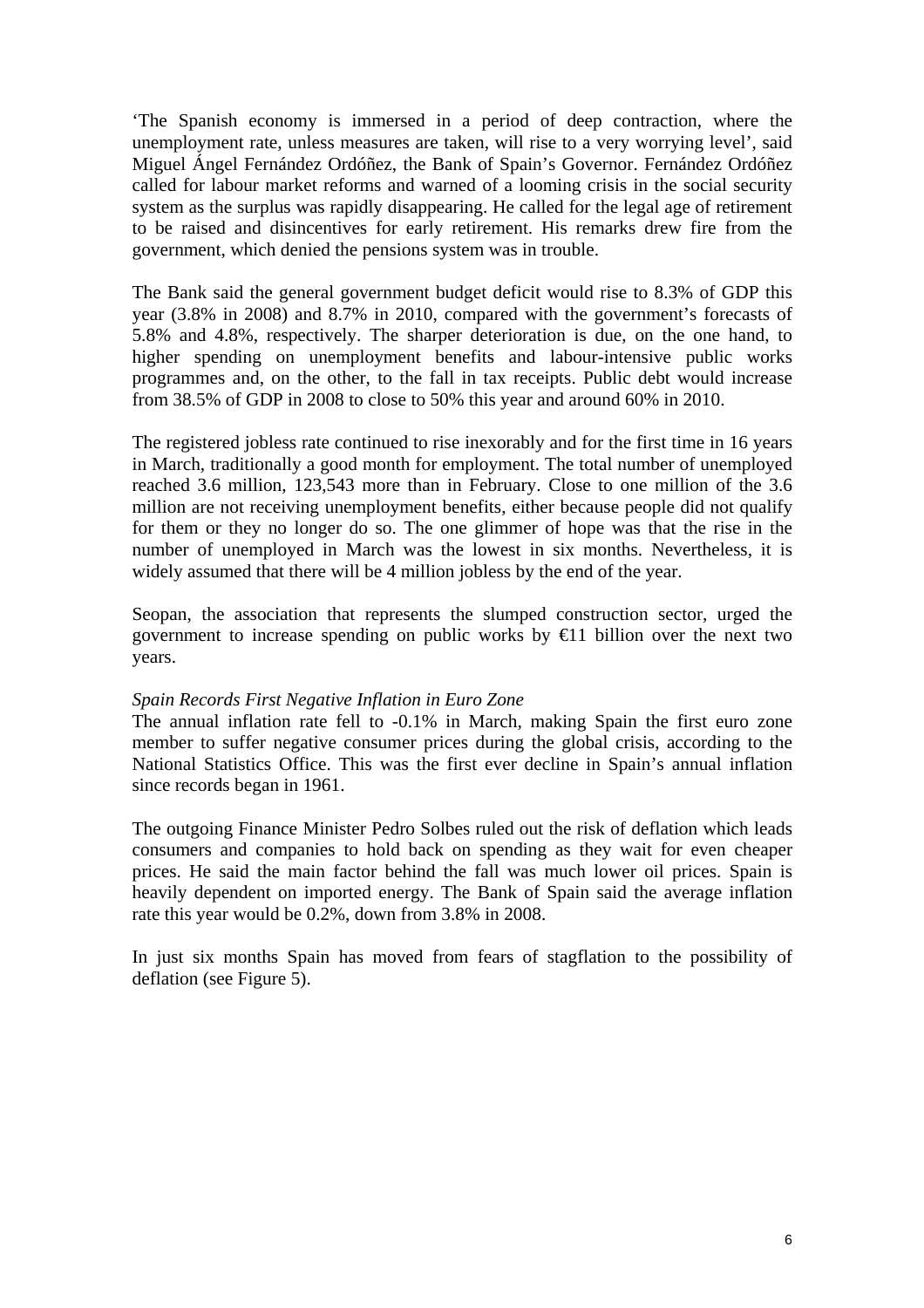

Despite the fall, trade unions are still defending a rise of more than 2% in salaries in wage bargaining agreements. Inflation was 1.4% in 2008, the lowest level in a decade. The CEOE employers association wants increases of no more than 1%.

### *Tourism Hit by the Global Recession*

The number of tourists who came to Spain in the first two months was 13.1% lower, at 5.4 million, the worst start to the year since 1995 when Fontur began its current series of statistics.

The UK sent 22.1% fewer tourists, Germany 11.1% and France 7.2%. As well as the recession in the UK, Spain has become particularly expensive for UK tourists because of the sharp slide in sterling against the euro.

### *European Commission Gives Spain More Time to Reduce its Budget Deficit*

The European Commission has given Spain until 2012 to reduce its spiralling budget deficit to 3% of GDP, the ceiling set in the Maastricht Treaty. Spain's deficit is forecast to exceed 6% this year and, according to some analysts, also in 2010.

Under Maastricht, governments are supposed to correct their deficit the following year (Spain's was 3.8% in 2008). Given the recession in the Euro zone, the Commission initially said the budget had to be corrected in 2011 and because of its severity in Spain the government won another year.

### *Government Comes to the Aid of Ailing Savings Bank*

In the first such move in the current financial crisis, the government and the Bank of Spain came to the rescue of Caja Castilla La Mancha (CCM) with  $\Theta$  billion of liquidity. The last time a bank was in crisis was in 1993 when the central bank took control of Banesto and subsequently sold it to Santander.

It was an open secret that it was only a matter of time before one or more banks got into difficulties. The country's commercial banks are relatively strong, but some of the 45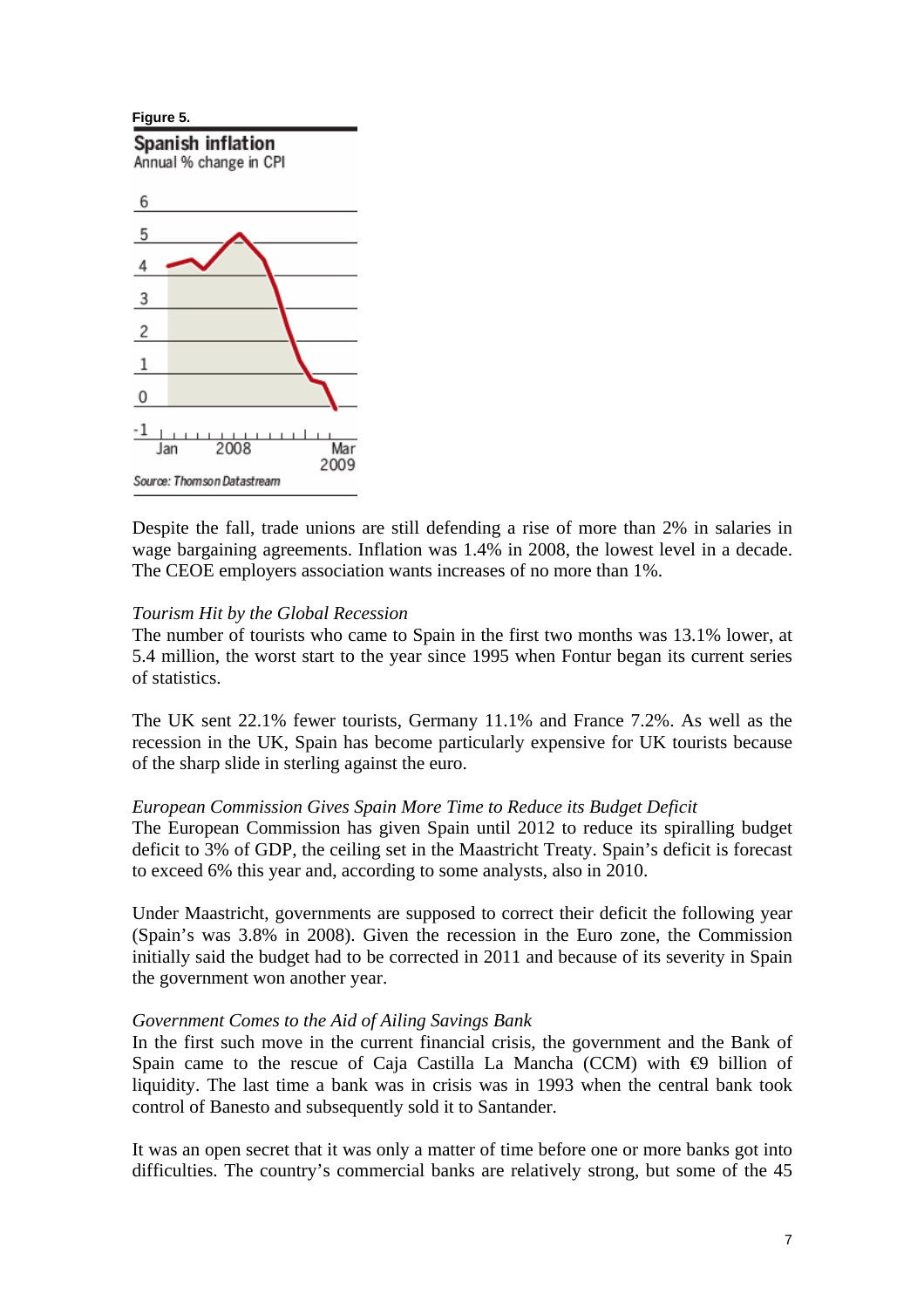*cajas* –unlisted savings and loans institutions usually controlled by regional politicians– that account for around half the banking system are much weaker. This is because they are over-exposed in their lending to the battered property sector, several of whose largest companies are in the hands of banks because they cannot repay their loans.

The combined bad debts of commercial and savings banks reached 4.18% of their total lending in February, almost four times higher than a year earlier and the highest level in 12 years, but well below the 9.15% reached in December 1993 when the Bank of Spain took over Banesto.

The CCM accounts for less than 1% of the total assets of the financial system; its impact is thus not expected to be very significant unless it sets off a chain reaction among other *cajas*. Pedro Solbes, the Finance Minister, claimed there was 'no other entity' in Spain in similar circumstances. He said CCM's management had not been 'sufficiently cautious' when lending to the construction sector.

The Bank of Spain dismissed the CCM's board, headed by Juan Pedro Hernández Moltó, a former Socialist spokesman of the parliament's Economy Committee in the 1990s, and sent in administrators.

CCM had been discussing a merger with Unicaja, the Andalusian savings bank. The  $\Theta$ billion loan from the Bank of Spain, backed by a state guarantee, is more than twice the total in the deposit guarantee fund for all *cajas*. As they do not have shares, the *cajas* cannot be taken over by commercial banks.

Spain, unlike the US, the UK and other European countries, has not yet injected capital into any of the banks or nationalised them.

CCM's problems could give rise to changes in the way the *cajas* are governed and reduce politicians' influence on them. Miguel Ángel Fernández Ordóñez, the Governor of the Bank of Spain, said 'the disputes of politicians in *cajas* are not at all positive because they complicate the situation and can cost taxpayers money'.

He warned that a prolonged international financial crisis could lead to the restructuring of some small and medium-sized institutions.

### *Car Sales Plummet 43% in First Quarter*

The number of cars sold in the first three months (197,995) was 43.1% lower than in the same period of 2008, according to Anfac. This made the motor industry's forecast of a 25% fall for the whole year look very optimistic.

### *House Prices Suffer Steep Fall*

House prices fell 6.8% in the first quarter of 2009 compared with the same period of last year, according to the Housing Ministry. This was the fastest rate since records began in 1985. Analysts say the fall was much bigger because the real sale price is not always disclosed in order to reduce the tax on the transaction.

Spain's rise in house prices between 1997 and 2008 of 184% was the third largest according to *The Economist* (see Figure 6). Credit Suisse said supply and demand in the housing market were out of kilter, with one in six people out of work and 1.5 to 2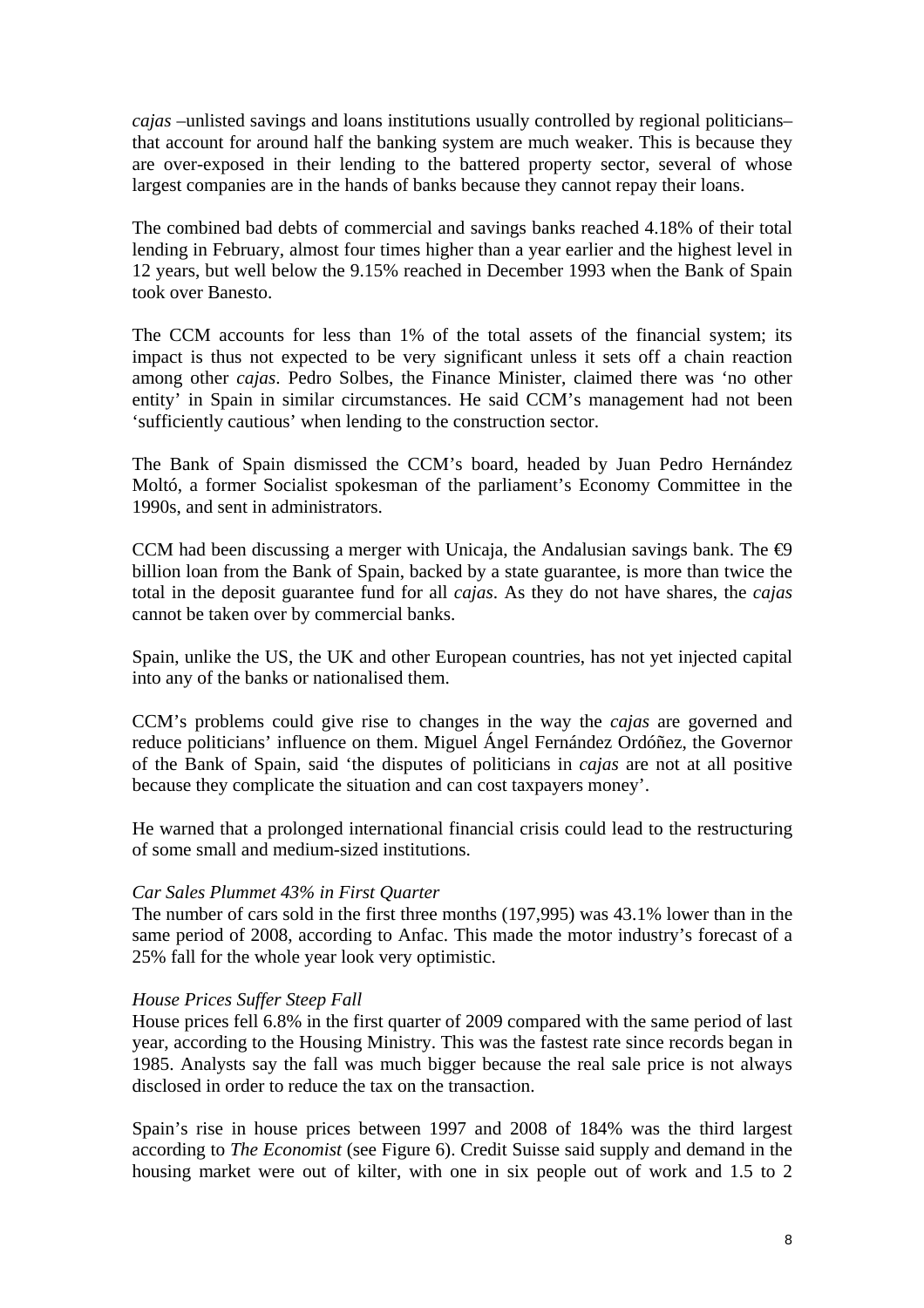million houses sitting unsold. It said the average Spanish home costs 7.2-times the average household's annual income, against 4.6-times in the UK and 3-times in the US. Spain's ratio of house prices to income, known as affordability, is the highest among OECD countries (see Figure 7). Despite falling prices, houses in Spain are still less affordable than in the past.

|  | -ıaure |  |
|--|--------|--|
|  |        |  |

|                                                       | Latest  | 04 2007           | 1997- |
|-------------------------------------------------------|---------|-------------------|-------|
|                                                       |         | on a year earlier | 2008* |
| Switzerland                                           | 3.7     | 2.0               | 24    |
| Italy                                                 | 1.1     | 5.1               | 104   |
| France                                                | 0.8     | 5.7               | 152   |
| China                                                 | $-0.9$  | 10.2              | na    |
| South Africa                                          | $-1.3$  | 12.2              | 389   |
| Sweden                                                | $-1.6$  | 11.3              | 145   |
| Japan                                                 | $-1.8$  | $-2.8$            | $-33$ |
| Canada                                                | $-1.9$  | 5.9               | 66    |
| Germany                                               | $-2.5$  | $-4.2$            | na    |
| Spain                                                 | $-3.2$  | 4.8               | 184   |
| Australia                                             | $-3.3$  | 14.0              | 163   |
| United States (OFHEO)                                 | $-4.5$  | 0.6               | 84    |
| Singapore                                             | $-4.7$  | 31.2              | na    |
| Denmark                                               | $-4.9$  | 1.2               | 119   |
| Netherlands                                           | $-5.2$  | 2.8               | 90    |
| New Zealand                                           | $-8.9$  | 8.0               | 102   |
| Ireland                                               | $-9.8$  | $-6.0$            | 193   |
| Hong Kong                                             | $-14.0$ | 21.4              | $-35$ |
| Britain                                               | $-17.6$ | 7.1               | 150   |
| <b>United States</b><br>(Case-Shiller national index) | $-18.2$ | $-8.7$            | 66    |
| <b>United States</b><br>(Case-Shiller ten-city index) | $-19.2$ | $-8.3$            | 102   |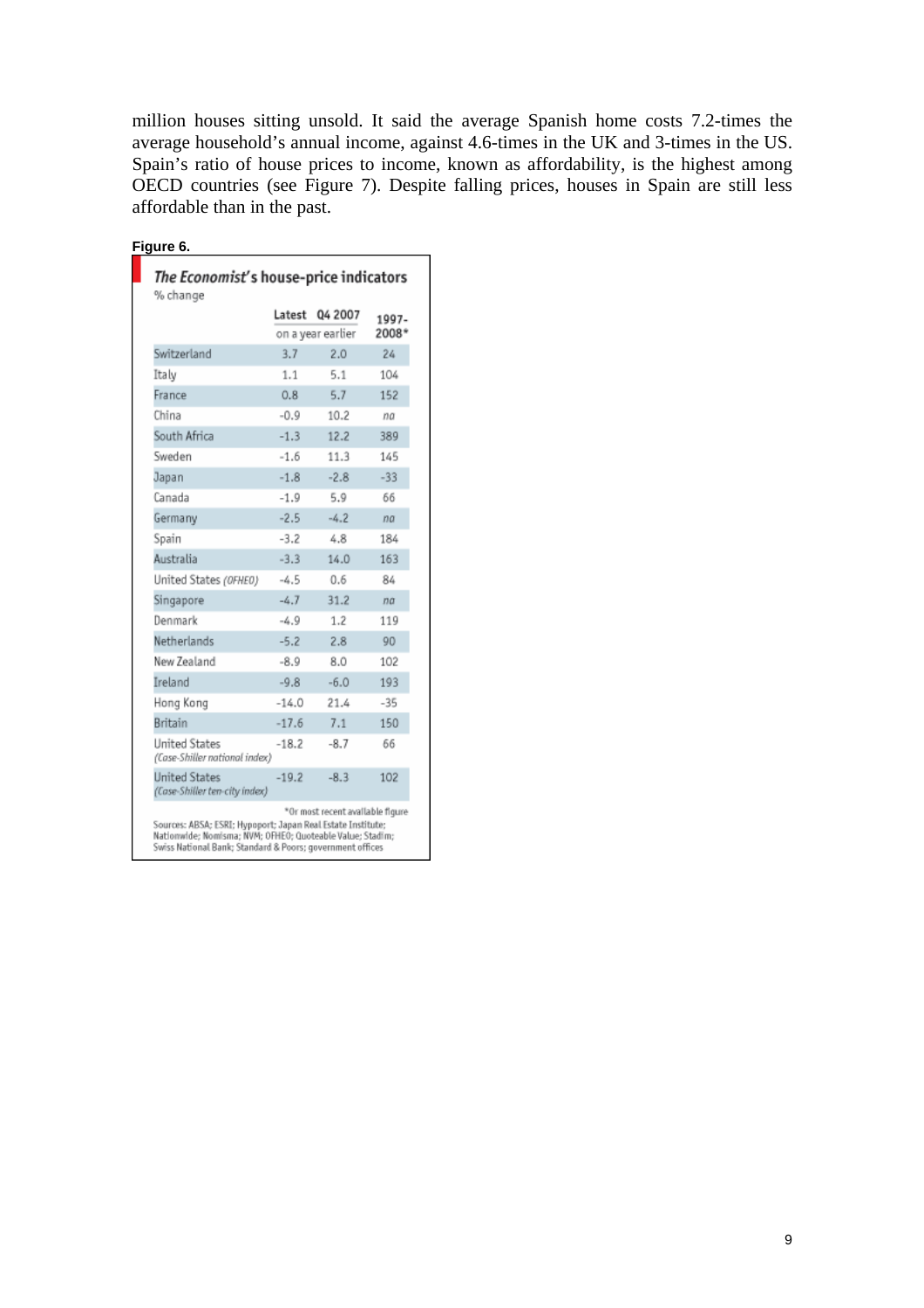

'I think we are all aware that prices have not adjusted to their true value. This tendency shows the adjustment', said Anunciación Romero, Director General at the Housing Ministry.

The number of homes foreclosed because their owners could no longer meet their mortgage payments more than doubled in 2008 to 58,686, according to the governing body of the Spanish judiciary, which forecast the number would exceed 76,000 this year.

### *Santander to Sell Stake in Oil Refiner Cepsa to Abu Dhabi's Ipic*

Santander, Spain's biggest bank, is to sell its 32.5% stake in the oil refiner Cepsa to the International Petroleum Investment Company (Ipic) of Abu Dhabi for around  $\epsilon 2.8$ billion. The sale will see the end of Santander's industrial portfolio so that it can concentrate solely on its banking business.

The bank has been trying to sell the stake for at least a year. Failure to do so was apparently one reason for its  $\epsilon$ 7.2 billion capital increase via a rights issue last November, which boosted its core capital ratio.

### *Inditex To Reduce Growth in Stores*

Inditex, Europe's leading clothes retailer, is to open between 370 and 450 stores in the 12 months to the end of January 2010, compared with 573 in its 2008 financial year. The announcement was made by Pablo Isla, Inditex's chief executive, when he reported virtually flat profits for 2008 at  $\in$  1.25 billion.

At the end of January, Inditex has 4,264 stores around the world (see Figure 8). Its bestknown brand is Zara. International sales accounted for 66% of total sales, up from 25% in 1994. Inditex's sales surpassed those of the US retailer GAP for the first time  $(\text{\textcircled{40.4}})$ billion vs.  $\bigoplus$  0.04 billion).